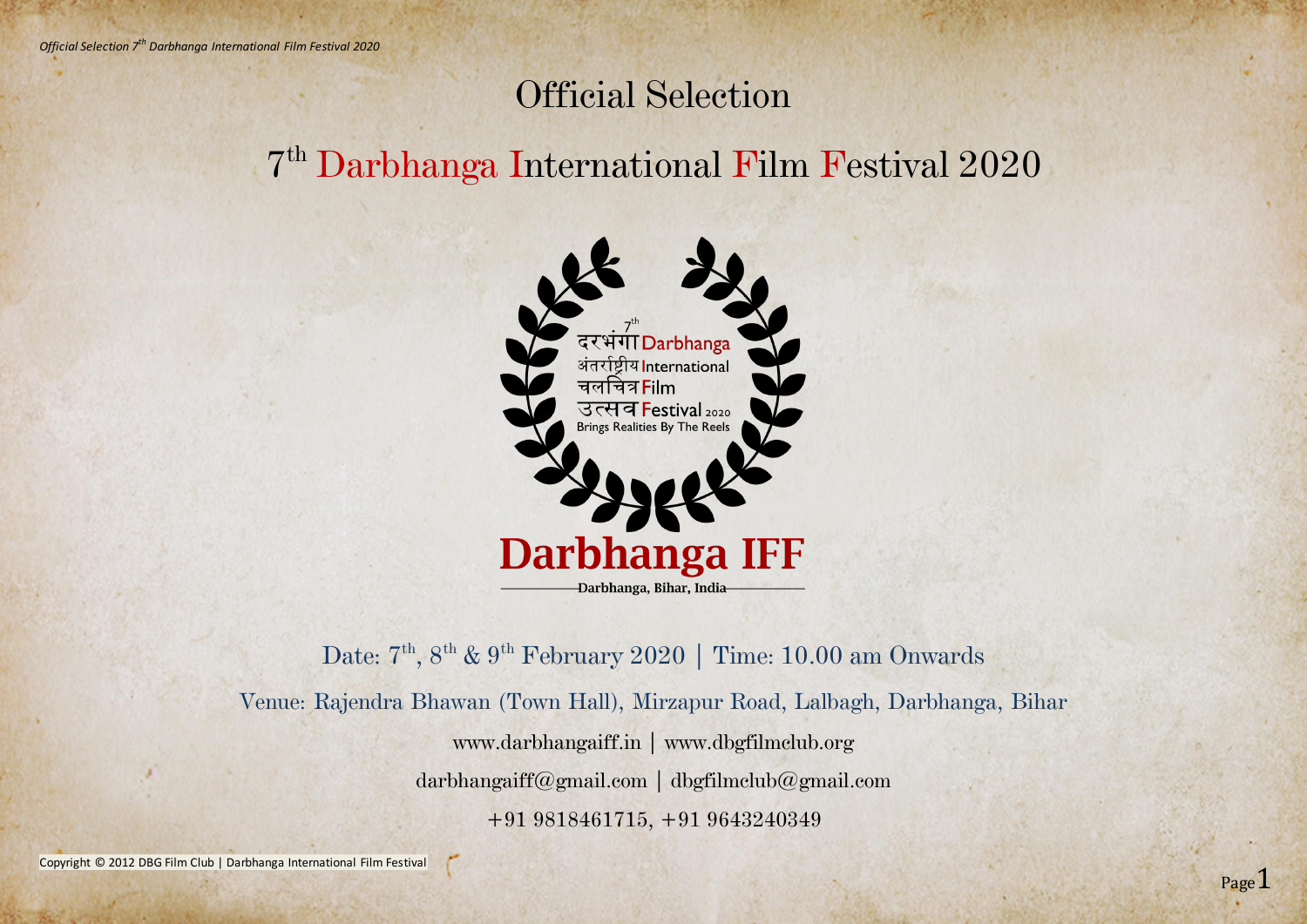#### *Official Selection 7 th Darbhanga International Film Festival 2020*

Copyright © 2012 DBG Film Club | Darbhanga International Film Festival

 $\epsilon$ 

Page2

| S. NO. | <b>FILM NAME</b>                     | <b>CATEGORY</b>      | <b>SUB-CATEGORY</b> | <b>DURATION</b> | <b>COUNTRY OF</b> | <b>LANGUAGE</b>                      | <b>DIRECTORS</b>            | <b>PRODUCERS</b>                                                    |
|--------|--------------------------------------|----------------------|---------------------|-----------------|-------------------|--------------------------------------|-----------------------------|---------------------------------------------------------------------|
|        |                                      |                      |                     |                 | <b>ORIGIN</b>     |                                      |                             |                                                                     |
| 1.     | <b>BULLET TRIP</b>                   | <b>INTERNATIONAL</b> | <b>FEATURE</b>      | 01:23:04        | <b>JAPAN</b>      | <b>JAPANESE</b>                      | <b>NOZOMU KASAGI</b>        | <b>HIDEMICHI YAKABE</b>                                             |
| 2.     | THE DREAM                            | <b>NATIONAL</b>      | <b>SHORT</b>        | 00:21:56        | <b>INDIA</b>      | <b>HINDI</b>                         | <b>JAVED ALI</b>            | <b>JAVED ALI</b>                                                    |
| 3.     | <b>FANTY</b>                         | <b>NATIONAL</b>      | <b>FEATURE</b>      | 01:47:34        | <b>INDIA</b>      | <b>MARATHI</b>                       | KAUSTUBH KISHOR KULKARNI    | <b>MANGESH SHANDEARUN GARUD</b>                                     |
| 4.     | DEVELOPMENT                          | <b>NATIONAL</b>      | <b>SHORT</b>        | 00:19:02        | <b>INDIA</b>      | <b>MARATHI</b>                       | <b>RAMESH MORE</b>          | <b>RAMESH MORE</b>                                                  |
| 5.     | <b>BULLY</b>                         | <b>NATIONAL</b>      | <b>MUSIC VIDEO</b>  | 00:11:50        | <b>INDIA</b>      | <b>HINDI</b>                         | <b>AROOP DWIVEDI</b>        | MINAKSHI VINAY RAI                                                  |
| 6.     | AA ONDU NOTU                         | <b>NATIONAL</b>      | <b>FEATURE</b>      | 02:14:03        | <b>INDIA</b>      | <b>KANNADA</b>                       | RATNATANAY                  | JAGADEESH. M. K                                                     |
| 7.     | <b>CALL ME AGENT</b>                 | <b>INTERNATIONAL</b> | <b>FEATURE</b>      | 01:30:00        | <b>HONG KONG</b>  | <b>CHINESE</b>                       | <b>LAMSIUKEI</b>            | <b>DRAMOVIE GROUP LIMITED</b>                                       |
| 8.     | DAMAYANA JOURNEY OF A<br><b>DUDE</b> | <b>NATIONAL</b>      | <b>FEATURE</b>      | 01:53:32        | <b>INDIA</b>      | <b>KANNADA</b>                       | SHREEMUKHA                  | RAGHAVENDRA KUDVA                                                   |
| 9.     | POET IN TWO WORLDS                   | <b>NATIONAL</b>      | <b>SHORT</b>        | 00:36:42        | <b>INDIA</b>      | <b>MARATHI</b>                       | SWAPNIL VASANT LATA KAPURE  | SWAPNIL VASANT LATA KAPURE                                          |
| 10.    | <b>SWARM INTELLIGENCE</b>            | <b>INTERNATIONAL</b> | <b>DOCUMENTARY</b>  | 01:36:48        | <b>GERMANY</b>    | <b>ENGLISH</b>                       | <b>RALF WURTH</b>           | <b>RALF WURTH</b>                                                   |
| 11.    | <b>MAHAANTAM</b>                     | <b>REGIONAL</b>      | <b>SHORT</b>        | 00:28:11        | <b>INDIA</b>      | <b>HINDI</b>                         | <b>SHRIDHAR SUDHIR</b>      | AKSHAT PRASAD                                                       |
| 12.    | <b>KAITHI EK ITIHAAS</b>             | <b>REGIONAL</b>      | <b>DOCUMENTARY</b>  | 00:27:35        | <b>INDIA</b>      | <b>HINDI</b>                         | <b>SRIDHAR SUDHIR</b>       | <b>SRIDHAR SUDHIR</b>                                               |
| 13.    | <b>HAUAH</b>                         | <b>NATIONAL</b>      | <b>SHORT</b>        | 00:27:45        | <b>INDIA</b>      | <b>HINDI</b>                         | <b>VISHWENDRA SINGH</b>     | <b>VINAYAK NAGESH</b>                                               |
| 14.    | <b>STAINS</b>                        | <b>NATIONAL</b>      | <b>SHORT</b>        | 00:30:00        | <b>INDIA</b>      | ENGLISH, HINDI,<br>MALAYALAM         | <b>RHEA MATHEWS</b>         | NID FORD FOUNDATION GRANT                                           |
| 15.    | <b>LA LLORONA</b>                    | <b>NATIONAL</b>      | <b>SHORT</b>        | 00:22:58        | <b>INDIA</b>      | ENGLISH, GUJARATI,<br>HINDI, MARATHI | H.J. EONARD                 | <b>ANUSHA VAIDYA</b>                                                |
| 16.    | SAMMADITTHI                          | <b>NATIONAL</b>      | <b>SHORT</b>        | 00:16:37        | <b>INDIA</b>      | <b>HINDI</b>                         | <b>ASHISH VERMA</b>         | PEARL EVENTS AND ENTERTAINERS                                       |
| 17.    | <b>SWEET MEMORIES</b>                | <b>NATIONAL</b>      | <b>FEATURE</b>      | 01:31:46        | <b>INDIA</b>      | <b>TAMIL</b>                         | M.R. BHARATHI               | VALLIYAMMAI ALAGAPPAN                                               |
| 18.    | I'M SINNER                           | INTERNATIONAL        | <b>FEATURE</b>      | 01:59:01        | <b>US</b>         | <b>ENGLISH</b>                       | <b>JAY DOGRA</b>            | MELINDA B DOGRA, JAY DOGRA                                          |
| 19.    | <b>EK CUP CHAHA</b>                  | <b>NATIONAL</b>      | <b>ANIMATION</b>    | 00:02:23        | <b>INDIA</b>      | <b>MARATHI</b>                       | <b>SUMIT YEMPALLE</b>       | DEPT. OF DESIGN, IIT, HYDRABAD                                      |
| 20.    | <b>LOST LUNA</b>                     | <b>NATIONAL</b>      | <b>SHORT</b>        | 00:39:39        | <b>INDIA</b>      | <b>BENGALI, ENGLISH</b>              | APRATIM BE                  | <b>SUMAN LAHIRI</b>                                                 |
| 21.    | <b>KHUDBUDI</b>                      | <b>NATIONAL</b>      | <b>FEATURE</b>      | 02:03:46        | <b>INDIA</b>      | <b>HINDI</b>                         | <b>KUMAR RITU RAJ</b>       |                                                                     |
| 22.    | <b>LEGALLY RAPED</b>                 | <b>NATIONAL</b>      | <b>SHORT</b>        | 00:14:56        | <b>INDIA</b>      | <b>TAMIL</b>                         | CHARULATHA B RANGARAJAN     | ARUL CHIDAMBARAM,<br>SAMINATHAN.R, GANESH KRISHNA<br><b>MOORTHY</b> |
| 23.    | MAYADWEEP                            | <b>NATIONAL</b>      | <b>DOCUMENTARY</b>  | 00:20:00        | <b>INDIA</b>      | <b>HINDI</b>                         | <b>CHANDAN SEN</b>          | CHANDAN SEN, VAIBHAV SHARMA                                         |
| 24.    | <b>QUEEN OF THE BEACH</b>            | INTERNATIONAL        | <b>DOCUMENTARY</b>  | 01:45:40        | CANADA            | <b>ENGLISH</b>                       | <b>CHRISTOPHER MCDONELL</b> | <b>CHRISTOPHER MCDONELL</b>                                         |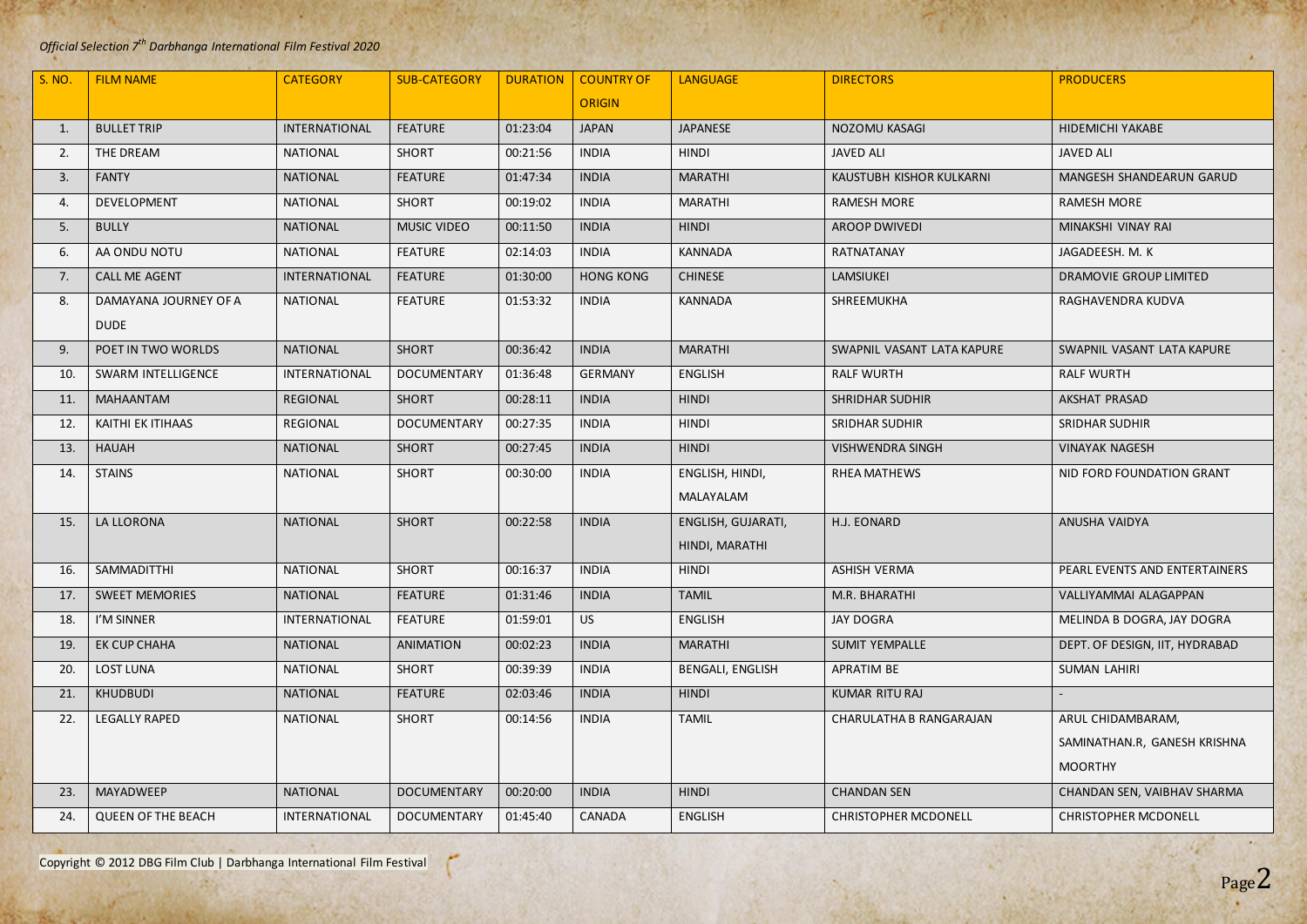#### *Official Selection 7 th Darbhanga International Film Festival 2020*

r



|        | $\epsilon$                       |                      |                     |                 |                   |                       |                        |                                 |
|--------|----------------------------------|----------------------|---------------------|-----------------|-------------------|-----------------------|------------------------|---------------------------------|
| S. NO. | <b>FILM NAME</b>                 | <b>CATEGORY</b>      | <b>SUB-CATEGORY</b> | <b>DURATION</b> | <b>COUNTRY OF</b> | <b>LANGUAGE</b>       | <b>DIRECTORS</b>       | <b>PRODUCERS</b>                |
|        |                                  |                      |                     |                 | <b>ORIGIN</b>     |                       |                        |                                 |
| 25.    | <b>BEAUTY SPOTS</b>              | <b>NATIONAL</b>      | <b>FEATURE</b>      | 02:02:20        | <b>INDIA</b>      | <b>HINDI</b>          | <b>NEELIMA BAJPAI</b>  | NEELIMA BAJPAI, SHYAMASHIS      |
|        |                                  |                      |                     |                 |                   |                       |                        | BHATTACHARYA                    |
| 26.    | <b>LION DANCE</b>                | INTERNATIONAL        | <b>SHORT</b>        | 00:06:20        | <b>CHINA</b>      | <b>CHINESE</b>        | <b>YU ZHONG</b>        | <b>JINMING LU</b>               |
| 27.    | HIM                              | <b>NATIONAL</b>      | <b>SHORT</b>        | 00:16:59        | <b>INDIA</b>      | <b>ENGLISH, HINDI</b> | <b>SHOBHIT VERMA</b>   | <b>SHOBHIT VERMA</b>            |
| 28.    | PIKLU                            | <b>NATIONAL</b>      | <b>SHORT</b>        | 00:26:19        | <b>INDIA</b>      | <b>BENGALI</b>        | <b>MRINMOY NANDI</b>   | <b>KAAHON KOMMUNICATIONS</b>    |
| 29.    | <b>INDU IN A BURKHA</b>          | <b>NATIONAL</b>      | <b>FEATURE</b>      | 02:00:00        | <b>INDIA</b>      | <b>HINDI</b>          | PREETAM NAIK           | PREETAM NAIK                    |
| 30.    | <b>BEDHAB</b>                    | <b>NATIONAL</b>      | <b>SHORT</b>        | 00:37:08        | <b>INDIA</b>      | ENGLISH, HINDI        | <b>AKASH GOILA</b>     | AKASH GOILA, AASHISH SACHDEVA   |
| 31.    | <b>CHASING MY DREAM</b>          | <b>INTERNATIONAL</b> | <b>SHORT</b>        | 00:21:22        | <b>INDIA</b>      | <b>ENGLISH</b>        | <b>RUDRAJIT ROY</b>    | RUDRAJIT ROY, SARBANI ROY       |
| 32.    | SANJEEVANI                       | <b>NATIONAL</b>      | <b>SHORT</b>        | 00:29:48        | <b>INDIA</b>      | <b>TELUGU</b>         | <b>MAHESH VIVAZION</b> | REKHA SRINIVASHULU              |
| 33.    | KUNJABDULLA OF LOVE              | <b>NATIONAL</b>      | <b>FEATURE</b>      | 02:13:23        | <b>INDIA</b>      | <b>MALAYALAM</b>      | SHANU SAMAD            | BENAZIR NASAR, K.V. ABDUL NASAR |
| 34.    | <b>DEATH BY WATER</b>            | <b>NATIONAL</b>      | <b>FEATURE</b>      | 01:47:38        | <b>INDIA</b>      | MALAYALAM             | <b>VENU NAIR</b>       | <b>VENU NAIR</b>                |
| 35.    | SINGING A GREAT DREAM            | INTERNATIONAL        | <b>DOCUMENTARY</b>  | 00:39:00        | <b>NEPAL</b>      | <b>NEPALI</b>         | <b>ANNA STIRR</b>      | LAXMI SYANGTAN, SARITA LAMA     |
| 36.    | LEVEL 13                         | INTERNATIONAL        | <b>SHORT</b>        | 00:12:00        | <b>INDIA</b>      | <b>HINDI</b>          | SAMIR TEWARI           | <b>MUKTAL TEWARI</b>            |
| 37.    | THE CHAOS                        | <b>NATIONAL</b>      | <b>SHORT</b>        | 00:29:50        | <b>INDIA</b>      | <b>HINDI</b>          | <b>ABHISHEK PRASAD</b> | NIDHI SINGH, ANAND SHARMA       |
| 38.    | <b>ABODE</b>                     | <b>NATIONAL</b>      | <b>FEATURE</b>      | 01:23:00        | <b>INDIA</b>      | MALAYALAM             | JAYA JOSE RAJ C L      | JAYA JOSE RAJ C L               |
| 39.    | <b>BAITULLAH</b>                 | <b>NATIONAL</b>      | <b>SHORT</b>        | 00:06:40        | <b>INDIA</b>      | <b>HINDI</b>          | <b>JITENDRA RAI</b>    | <b>JITENDRA RAI</b>             |
| 40.    | <b>BULTIR RESULT</b>             | <b>NATIONAL</b>      | <b>FEATURE</b>      | 01:56:10        | <b>INDIA</b>      | <b>BENGALI</b>        | PINAKI SARKAR          | RITAJAYA BANERJEE               |
| 41.    | <b>CRAB APPLE</b>                | INTERNATIONAL        | <b>SHORT</b>        | 00:08:38        | <b>CZECH</b>      | <b>ENGLISH</b>        | SAM OSA                | SAM OSA, VANASH LUTHRA          |
|        |                                  |                      |                     |                 | <b>REPUBLIC</b>   |                       |                        |                                 |
| 42.    | <b>GOLDEN FISH, AFRICAN FISH</b> | INTERNATIONAL        | <b>DOCUMENTARY</b>  | 00:60:00        | SENEGAL           | <b>FRENCH</b>         | <b>THOMAS GRAND</b>    | <b>THOMAS GRAND</b>             |
| 43.    | <b>CHOUSAR FIRANGI</b>           | <b>NATIONAL</b>      | <b>FEATURE</b>      | 01:35:41        | <b>INDIA</b>      | <b>HINDI</b>          | SANDEEP PANDEY         | SIDDHARTH YADAV                 |
| 44.    | <b>RIP</b>                       | <b>NATIONAL</b>      | <b>SHORT</b>        | 00:27:00        | <b>INDIA</b>      | <b>TAMIL</b>          | MADHAN JAGANATHAN      | SHRAVAN KUMAR V K               |
| 45.    | <b>REFUTATION</b>                | <b>INTERNATIONAL</b> | <b>SHORT</b>        | 00:08:54        | <b>CHINA</b>      | <b>CHINESE</b>        | <b>BEN CHEUNG</b>      | <b>ADELE ZHANG</b>              |
| 46.    | <b>GADHVI</b>                    | <b>NATIONAL</b>      | <b>FEATURE</b>      | 01:52:00        | <b>INDIA</b>      | <b>HINDI</b>          | <b>GAURAV BAKSHI</b>   | GAURAV BAKSHI, VINAY MISHRA,    |
|        |                                  |                      |                     |                 |                   |                       |                        | PREETY ALI, PALLAVI ROHATGI,    |
|        |                                  |                      |                     |                 |                   |                       |                        | RAGHAVAN BHARDWAJ               |